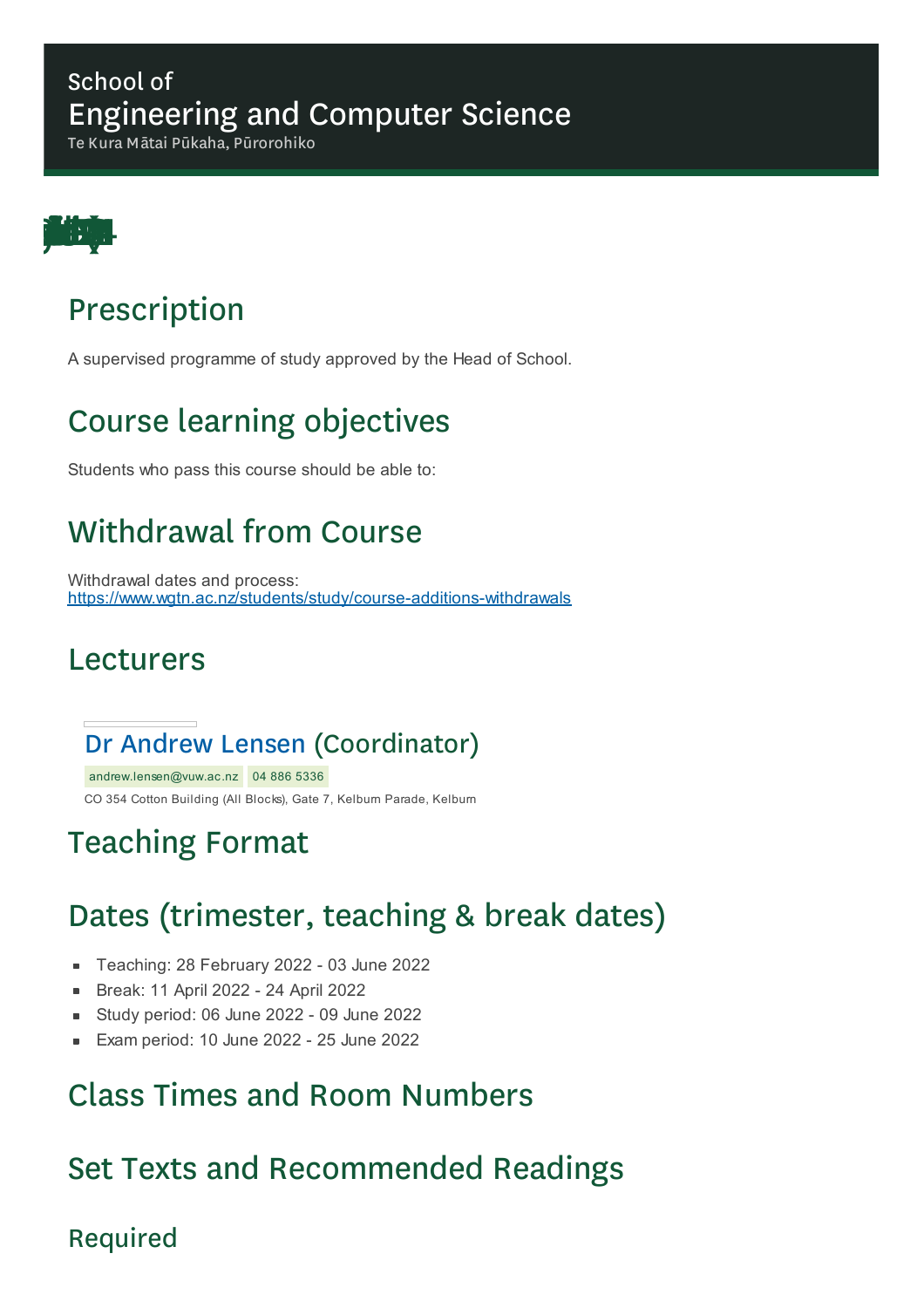## Mandatory Course Requirements

*If you believe that exceptional circumstances may prevent you from meeting the mandatory course requirements, contact the Course Coordinator for advice as soon as possible.*

### Assessment

| <b>Assessment Item</b> | Due Date or Test Date | CLO(s) | Percentage |
|------------------------|-----------------------|--------|------------|
|------------------------|-----------------------|--------|------------|

### Penalties

For "wrapper" courses with a final essay component, late submission of the final essay will limit your essay grade to an A, with the maximum grade further decreasing by one grade for every additional two days late. For example, an essay received five days late will be limited to a maximum grade of A-. Extensions due to exceptional circumstances may be negotiated on a case-by-case basis.Late submission of the final essay will result in a penalty of 10% per day, unless an extension is negotiated on the basis of exceptional circumstances.

### **Workload**

# Teaching Plan

## Communication of Additional Information

Please refer to https://ecs.wgtn.ac.nz/Courses/COMP440\_2022T1/ for information on all T1 Directed Individual Study offerings.

# Links to General Course Information

- Academic Integrity and Plagiarism: https://www.wgtn.ac.nz/students/study/exams/integrity-plagiarism
- Academic Progress: https://www.wgtn.ac.nz/students/study/progress/academic-progess (including  $\blacksquare$ restrictions and non-engagement)
- Dates and deadlines: https://www.wgtn.ac.nz/students/study/dates É
- Grades: https://www.wgtn.ac.nz/students/study/progress/grades
- Special passes: Refer to the Assessment Handbook, at É https://www.wgtn.ac.nz/documents/policy/staff-policy/assessment-handbook.pdf
- Statutes and policies, e.g. Student Conduct Statute: https://www.wgtn.ac.nz/about/governance/strategy
- Student support: https://www.wgtn.ac.nz/students/support
- Students with disabilities: https://www.wgtn.ac.nz/st\_services/disability/  $\blacksquare$
- Student Charter: https://www.wgtn.ac.nz/learning-teaching/learning-partnerships/student-charter ×
- Terms and Conditions: https://www.wgtn.ac.nz/study/apply-enrol/terms-conditions/student-contract
- Turnitin: http://www.cad.vuw.ac.nz/wiki/index.php/Turnitin Ċ
- University structure: https://www.wgtn.ac.nz/about/governance/structureÉ